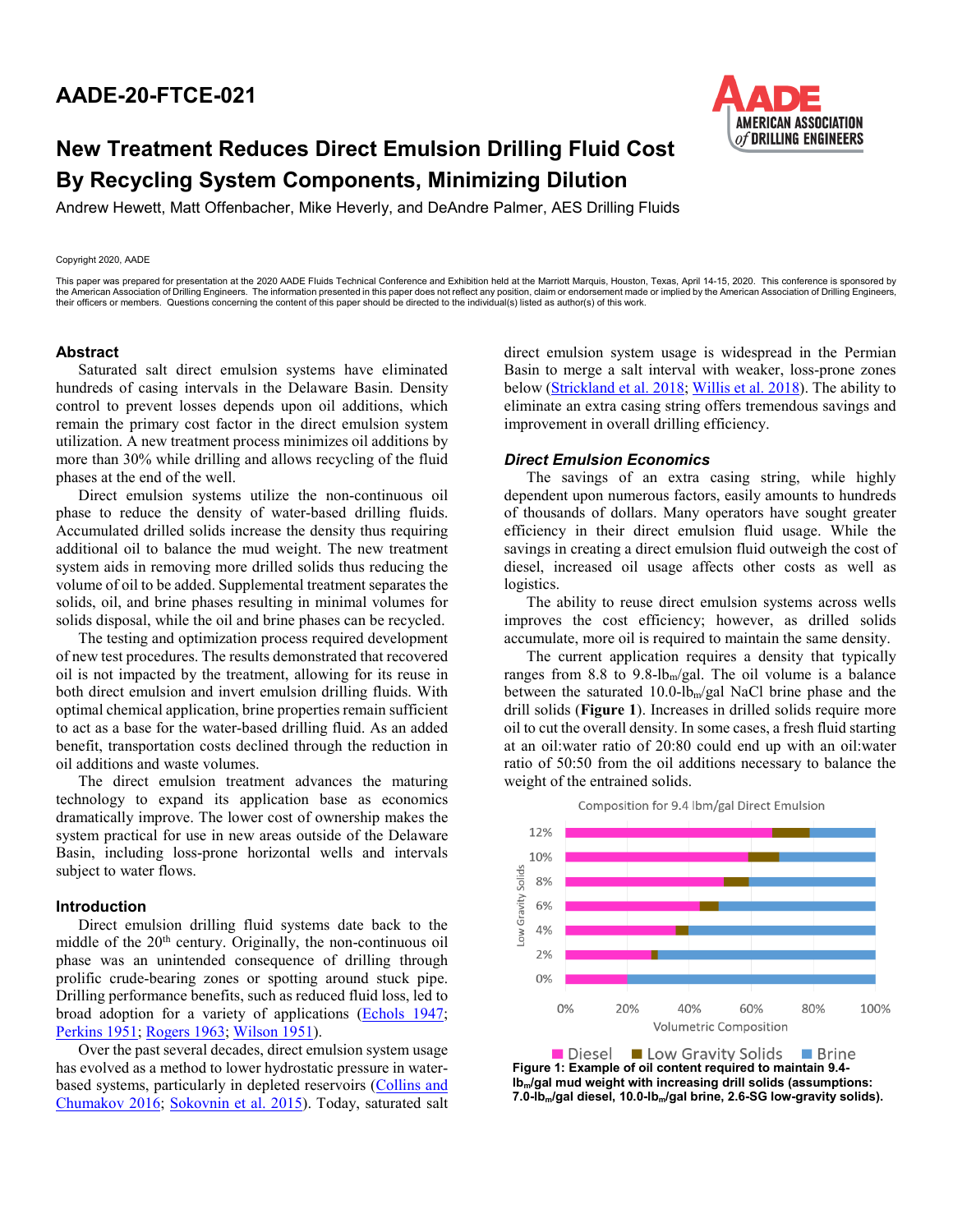# *Direct Emulsion Enhancement*

As newer direct emulsion systems became standard practice in the Permian Basin, operators typically sought to utilize the fluid beyond the existing design scope including utilization in the lateral to eliminate extra fluid displacements in short horizontal sections. Given expected torque concerns, the fluid design team initiated a project to design a compatible lubricant for the system.

The other design concept, and the topic of discussion in this paper, are treatments to enhance existing solids control efficiency for minimized diesel dilution as well as separation of the solid, water, and oil phases to lower operational cost.

# **Treatment Concept and Requirements**

The initial design concepts centered on total separation with the idea that complete separation of the phases would reduce the concentration of chemicals required for solids removal treatment.

The chemistry requirements established for the project were outlined prior to project launch:

- The treatment should not irreversibly de-stabilize the direct emulsion system while drilling
- The treatment should not contaminate the oil phase, which may prevent it from reuse in direct emulsion or invert emulsion systems
- The treatment process should occur at the rigsite
- The process should leverage existing equipment found on most rigs in the area
- The treatment must consistently offer a clear cost savings

The development team reviewed a variety of chemical options, leveraging their sister company, Jacam Catalyst<sup>1</sup>, specializing in emulsions for analytical tools and off-the-shelf options.

Drilling fluid dewatering was considered as the obvious methodology to remove the solid phase. In these applications, a flocculant, frequently in combination with a coagulant, is used to bind fine particles into larger ones for enhanced removal, typically through a centrifuge [\(Malachosky](#page-4-7) et al. 1991; Sinanan [2003\)](#page-4-2).

Dewatering additives are widely available and the technology is used in drilling operations with proven success (Nordquist [and Faucher](#page-4-8) 1988). Unfortunately, simple dewatering additives did not appear to work straightforward in more complex systems such as direct emulsion drilling fluids containing multiple phases. The risk of system contamination or de-stabilization required further examination and testing.

A review of existing technologies also considered one or a combination of options for equipment. On rigs with quality solids control equipment and personnel, dilution rates were lower. While this is difficult to quantify for every case, it is clear that poor equipment and/or poor utilization increases overall fluid cost.

Logistic and cost considerations dictated that the system

must not require major changes to equipment. Given the criticality of solids control equipment already, most rigs are equipped with decanting centrifuges. However, performance and adjustment capabilities varied, limiting the potential to fine tune operating parameters for optimized solids control efficiency.

Previous work with customers to upgrade solids control equipment faced numerous challenges including limited availability and a shortage of qualified operators. Additional personnel increases cost and was considered an unacceptable option.

The drilling fluids company does not include provisions for solids control equipment; however, it employs experienced solids control experts to ensure the best performance of its drilling fluids. These solids control experts took a lead role in determining the best options for treatment evaluation and overall collaboration with outside parties to ensure the success of the treatment.

# *Test Methods*

The highly variable nature of drilling fluids, particularly emulsion fluids, requires a robust test method that accounts for many unknown factors. For example, a laboratory fluid has a completely different shear history relative to a field sample and behaves somewhat differently. For all tests, both fresh and field samples were part of the test matrix.

Testing was separated into a solids removal phase and a liquid separation phase. In both treatments, most test methods involve a "guess-and-check" approach using bottles and broad screening to observe for best performance. Many of these product lines include small kits that are sent to the field for this purpose [\(Gallus](#page-4-9) et al. 1958).

The first phase of the study was initiated to determine the efficacy of various flocculant additives and their ability to separate the solids from the direct emulsion fluid. Products were qualified based on the following parameters:

- Volume and degree of oil and brine separation
- Solids compaction
- Centrifuge power needed
- Amount of additive needed

Desired results included increased solids removal via centrifuge compared to untreated samples without breaking the direct emulsion. Lab centrifuge rates needed to translate to field application, and lower additive concentrations were preferred for cost and logistic considerations.

Testing involved a range of additives at specific concentrations, and the best performing additive at the lowest concentration was used for further testing. As part of this testing, barrel-equivalent measurements (350 mL) of the direct emulsion fluid were poured into 50-mL centrifuge tubes. The aliquots were dosed with the selected additive and placed into a laboratory centrifuge. Samples were spun at both low and high power at a residence time similar to that which is used in field applications. Upon centrifugation, the resulting effluent was

[www.jacam.com/fluids-separation/](http://www.jacam.com/fluids-separation)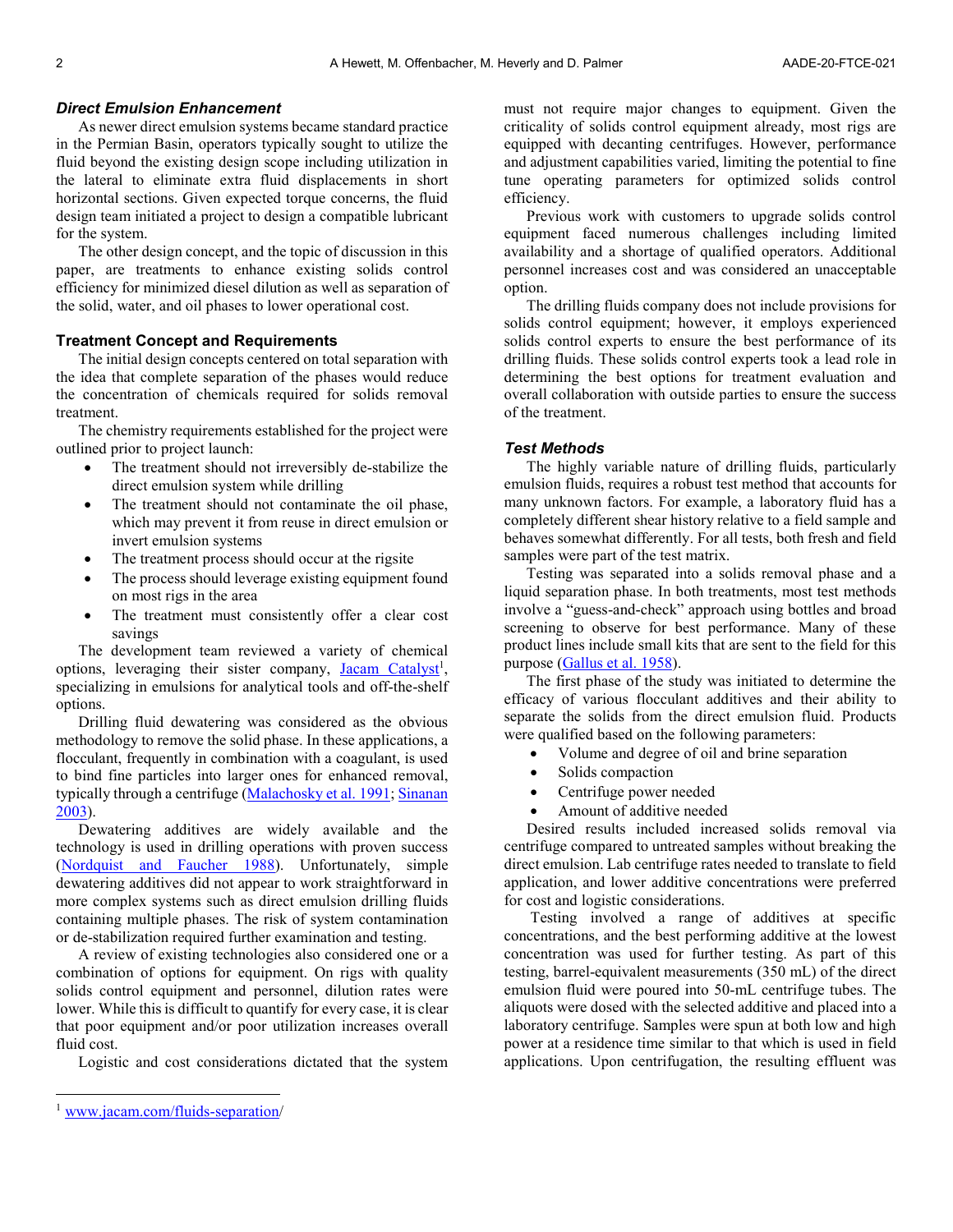observed for phase separation and qualified based on the parameters listed above.

The second phase of the study involved the same test method as above, this time focusing on the addition of a surfactant/breaker additive independently and in conjunction with the flocculant additive in order to break the direct emulsion and separate the liquid components. The potential surfactant/breaker additives were judged using the same parameters as the flocculant additive. A retort of the direct emulsion fluid was measured to determine the volume percent of both oil and water as a theoretical limit. From there, the oil from the recovery process could be used to determine the efficiency of the method and quantify an oil yield percent.

Gas Chromatography – Flame Ionization Detection (GC-FID) testing was performed on recovered diesel to determine hydrocarbon distribution in order to measure any changes in the hydrocarbon composition of the diesel caused by the recovery process. Results showed similar hydrocarbon distributions to a reference diesel.

Additionally, Gas Chromatography – Mass Spectrometry (GC/MS) testing was performed to detect trace levels of organic contamination found in the diesel from the recovery process. Upon analysis, no contamination of the diesel phase was detected.



**Figure 2: Gas chromatography results showing comparison of hydrocarbon distribution between recovered diesel (treated) and a reference diesel.**

# **Laboratory Findings**

Chemical performance can be highly variable depending upon the drilling fluid system. Many development projects utilized basic bottle testing and settling tests to determine the best option before field use.

For the complexity of a direct emulsion system, there were many unknowns and questions as to how to evaluate risk before a field trial. Some additives risked breaking the emulsion system in unpredictable ways. Others could introduce excess viscosity at high concentrations. Many conventional products appeared to introduce fluid instability risk in a worst case scenario or increased emulsifier cost to maintain the system as a best case scenario.

Iterative trial-and-error testing established frontrunners for the flocculant and surfactant additive with respective concentration ranges for solids removal and liquid separation. Additionally, benchmarks were set for centrifuge parameters

such as G-Force and residency time. These findings provided expected treatment ranges for yard testing.

### **Yard Test**

Performance results in a yard or scale-up test was deemed the best qualification for the potential chemicals and process identified by lab testing. The test program included attempts at solids removal and total phase separation. Direct emulsion drilling fluid from the field was shipped in totes to the test location.

The planned matrix included analyzing untreated direct emulsion fluid, direct emulsion fluid with the solids treatment, and direct emulsion fluid with the emulsion breaker in conjunction with the solids treatment. Due to volume restrictions at the site, the established laboratory concentrations would be tested first to create working and storage volume for other testing.

For each test, the product was injected using precision dosing pumps at the suction end of the feed pump to the centrifuge. Samples were captured of the discharge and effluent for analysis. Visually, clear phase separation was observed with excellent solids removal (**Figures 3 and 4**).

The retained samples were tested for composition and residual chemical. There was no contamination of the diesel, as desired, and initial results presented an acceptable correlation to laboratory testing to continue with the recommended product concentrations.



**Figure 3: Direct emulsion system prior to treatment Figure 4: Broken emulsion following breaker treatment**

### **Field Deployment Considerations**

The yard test provided sufficient data to propose a field trial to existing customers, but several considerations were required for a proposal.

The treatment chemistry would be sold as a mud additive, and collaboration with the operator and the on-site solids control company would be essential for deployment. The drilling fluids provider's goal was to use its solids control experts to assess equipment to improve drilling fluid economics – not to run the equipment on a daily basis. The concept of the offering is that existing field personnel can perform the basic operation once the equipment is connected and chemical is on location.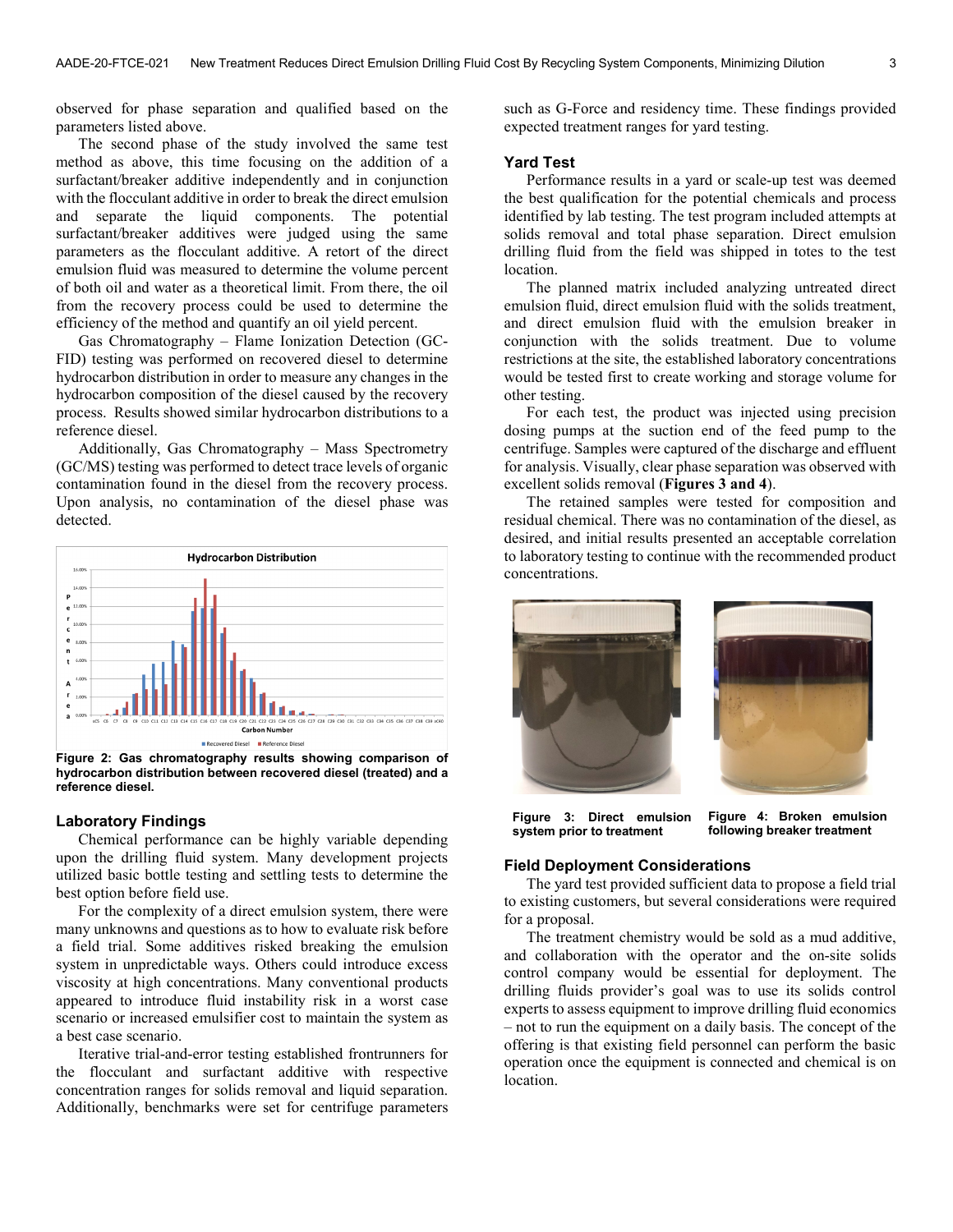#### **Field Trials**

The drilling fluids provider approached several customers with the treatment concept and yard test performance data seeking a field trial. A solids control expert from the drilling fluids provider, along with a technical support specialist, were present at the rigsite to oversee the setup and capture critical data for each trial.

#### *Trial #1*

The first trial occurred on the West Texas side of the Delaware Basin in Ward County. The rig featured one 18-in. decanting centrifuge with no onsite personnel and minimal adjustment features. Many setups in the area feature dual centrifuge setups and an operator on location at all times. This was not considered ideal for a first trial; however, it provided an opportunity to optimize the system under challenging circumstances.

The 12¼-in. interval using the direct emulsion system presented a significant challenge for mud weight maintenance. Instead of drilling the salt formation with saturated brine and displacing to direct emulsion system, the operator chose to drill out the shoe with the direct emulsion system.

The large hole size, combined with the very high rates of penetration, overwhelmed the circulating system. Fine salt solids readily passed through the equipment setup and raised the mud weight well over the programmed  $9.5$ -lb<sub>m</sub>/gal.

Effluent density was recorded before and after treatment, showing a reduction of  $0.4$ -lb<sub>m</sub>/gal in mud weight. Through dilution with fresh drilling fluid volume and the treatment method, the mud weight was returned to target specifications before drilling into the loss-prone zones.

A key challenge was the inconsistent feed from the centrifugal pump into the centrifuge (**Figures 5 and 6**). Inconsistent feed resulted in inconsistent treatment, increasing chemical consumption, and introducing uncertainty with actual treatment levels. Moving forward, positive displacement pumps became standard equipment.



**Figure 5: Centrifugal pump discharge**

**Figure 6: Centrifugal pump discharge a second later (no fluid)**

#### *Trial #2*

The second trial was also in West Texas. The rig featured a dual centrifuge setup with an onsite operator. The well program featured a similar plan to trial  $#1$  with a  $12\frac{1}{4}$ -in. hole drilling out the shoe with direct emulsion fluid. Table 1 shows the mud weight, solids content, and oil:water ratio for Trial #2.

In this application, operational performance was far more consistent. With the exception of an incident in which solids control personnel packed off the centrifuge by processing shaker belly underflow at rates intended for the active circulating volume, the 9.5 to 9.7-lb<sub>m</sub>/gal mud weight range was maintained using only the necessary dilution volume required by losses on cuttings. When the centrifuge was operational, no extra diesel was added to lower density from solids throughout the 9,000-ft interval.

After addressing the packed off centrifuge, the oil:water ratio was maintained within  $\pm 3\%$ . An additional 0.2-lb<sub>m</sub>/gal cut was seen at the centrifuge effluent while the treatment process was online. At interval TD, low-gravity solids were reported at 2.2%. The direct emulsion system was recovered and stored for reuse in near pristine condition.

| Measured Depth (ft) 1.655                                                                     |      |      |      | 3.200 4.282 5.489 |      | 6.170 7.100 | 7.696 8.549 9.326 |      |     |     | 9.830 10.581 |
|-----------------------------------------------------------------------------------------------|------|------|------|-------------------|------|-------------|-------------------|------|-----|-----|--------------|
| Mud Weight (lb <sub>m</sub> /gal)                                                             | 9.5  | 10.5 | 10.1 | 9.7               | 9.7  | 9.6         | 9.5               | 9.6  | 9.5 | 9.5 | 9.7          |
| Solids Content (%)                                                                            | 10.4 | 16.3 | 13.7 | 11                | 10.9 | 10.3        | 10                | 10.6 | 9.7 | 9.7 | 10.9         |
| Low Gravity Solids (%)                                                                        | 3.7  | 8.5  | 5.1  | 2.6               | 2.5  | 2.0         | 2.0               | 2.8  | 1.1 | 0.8 | 2.2          |
| Oil: Water Ratio 33: 67 18: 82 21: 79 25: 75 24: 76 25: 75 26: 74 24: 76 23: 77 22: 78 23: 77 |      |      |      |                   |      |             |                   |      |     |     |              |

**Table 1: Mud properties illustrating fluid maintenance while treating with solids removal application for Trial #2.**

#### *Trial #3*

The third field trial was performed in Eddy County, New Mexico. This rig also featured a dual centrifuge setup with an onsite operator. The well program dictated a 9⅞-in. hole drilling out the shoe with direct emulsion fluid.

The direct emulsion system was received from a previous well and supplemented with fresh volume built at the rig site. Table 2 shows the mud weight, solids content, and oil:water ratio for Trial #3. The specified mud weight range of 9.0 to 9.2  $lb_m/gal$  was controlled throughout the 10,000-ft interval using minimal diesel dilution. Compared to an offset benchmark well, diesel consumption was reduced more than 60%.

An additional  $0.3$ -lb<sub>m</sub>/gal cut was seen at the centrifuge effluent while the treatment process was online. On the last day of drilling, low gravity solids were reported at 2.3%, ensuring excellent quality fluid for reuse on future wells.

| <b>Measured Depth (ft)</b>                                                                    | 810 |     |     |     |     |     |     |     |     |     | 1.675 3.976 5.000 6.240 7.931 8.339 9.288 9.827 10.302 11.155 |
|-----------------------------------------------------------------------------------------------|-----|-----|-----|-----|-----|-----|-----|-----|-----|-----|---------------------------------------------------------------|
| Mud Weight (Ib <sub>m</sub> /gal)                                                             | 9.0 | 9.2 | 9.2 | 9.2 | 9.1 | 9.1 | 9.0 | 9.0 | 9.1 | 9.0 | 9.1                                                           |
| Solids Content (%)                                                                            | 7.7 | 8.6 | 9.1 | 9.4 | 8.7 | 8.9 | 8.3 | 8.3 | 9   | 8   | 8.4                                                           |
| Low Gravity Solids (%)                                                                        | 3.8 | 2.3 | 3.6 | 3.6 | 2.8 | 3.2 | 2.7 | 2.6 | 3.4 | 1.4 | 2.3                                                           |
| Oil: Water Ratio 38: 62 34: 66 38: 62 41: 59 41: 59 44: 56 45: 55 45: 55 44: 56 39: 61 38: 62 |     |     |     |     |     |     |     |     |     |     |                                                               |

**Table 2: Mud properties illustrating fluid maintenance while treating with solids removal application for Trial #3.**